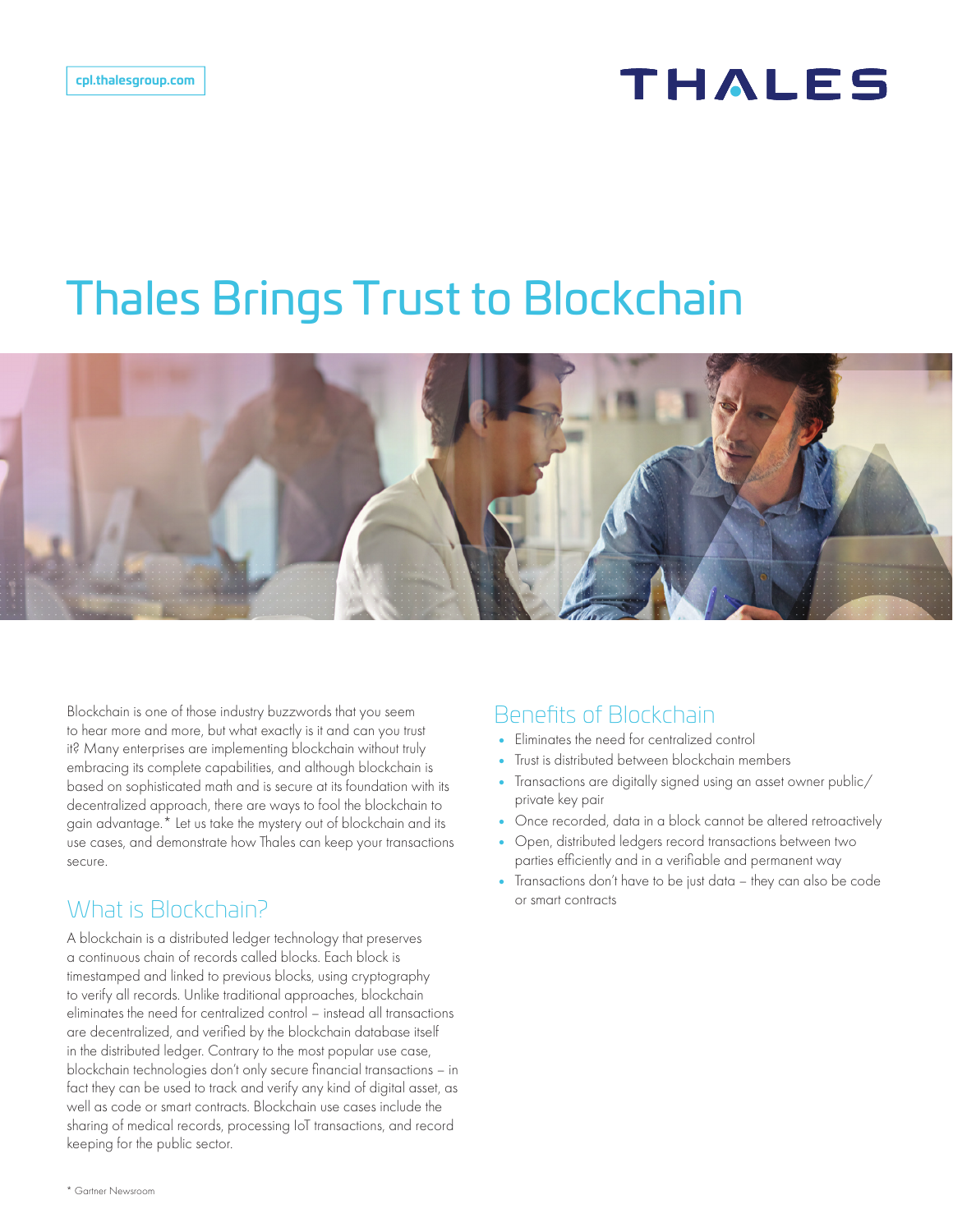### Blockchain as an Infrastructure



## Popular Blockchain Use Cases

#### #1 Cryptocurrency

A cryptocurrency is a digital form of currency that can transferred between two parties, using cryptography to ensure the transaction is secure. There are over 2000 cryptocurrency companies in the world including Bitcoin, Ethereum, Ripple and Monero, all with their own customized blockchain technologies. The decentralized approach to control used by cryptocurrencies is opposite to our traditional centralized banking systems.

#### #2 Smart Contracts

Smart contracts are becoming one of the main use cases of blockchain technology. A smart contract is a computer program that describes an agreement. The details of a smart contract are recorded as a set of instructions, preprogrammed with the ability to self-execute and enforce the terms of a contract. Smart contracts allow two anonymous parties to conduct business without the need or cost for a middleman, however many enterprise applications require the parties to be known and authenticated.

#### #3 Internet of Things (IoT)

Blockchain records a ledger of transactions between devices, web services, and humans, providing a way to track the unique history of interaction. Additionally, blockchain can also enable smart devices to become independent agents, autonomously conducting a variety of transactions. The combination of blockchain and IoT will enable machines to order stock, operate during the most economical times, pay for the delivery of new items, and solicit bids from distributors, to name a few.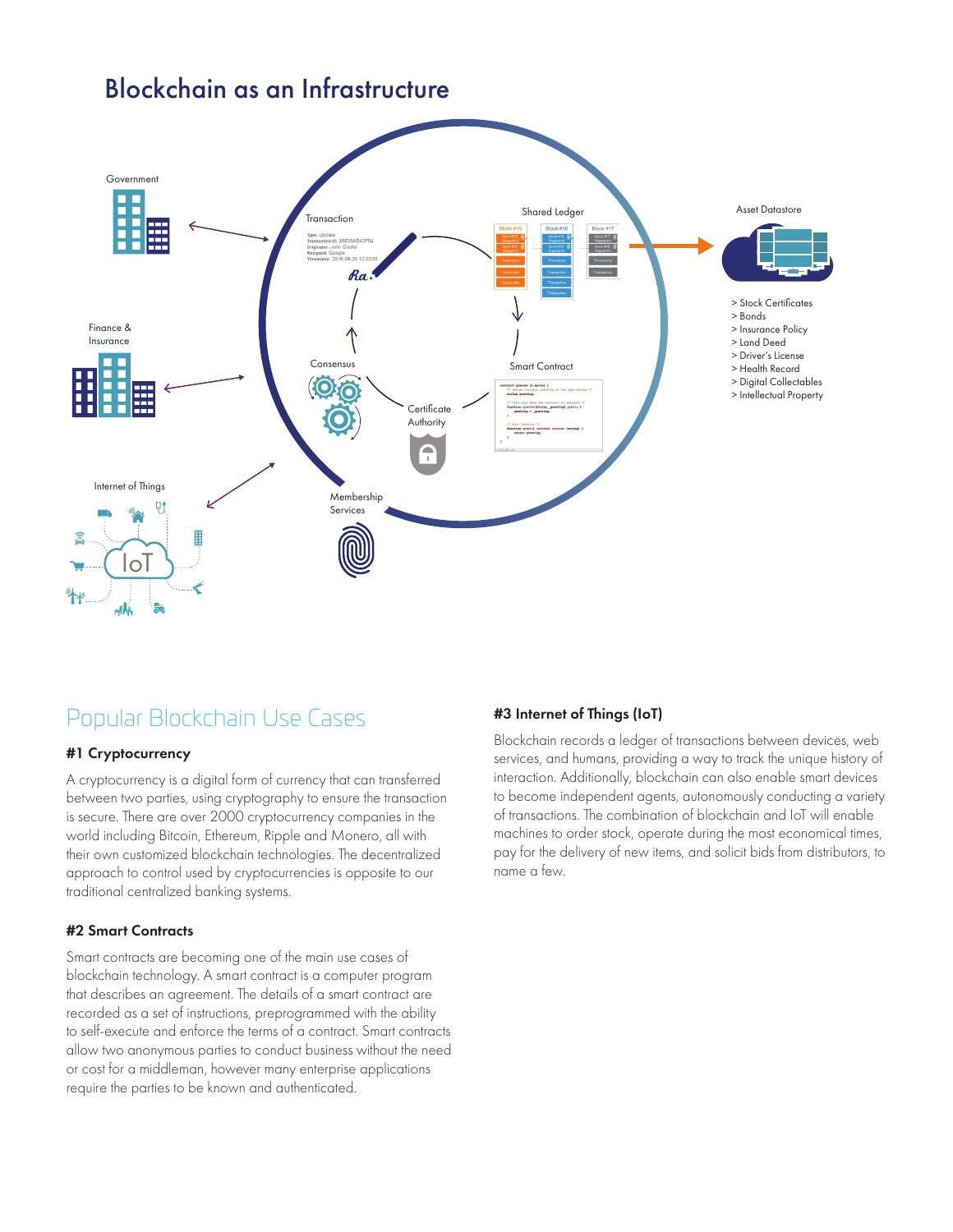# Thales - Brings Trust to Blockchain

Thales secures blockchain in the following three areas: providing strong identities and authentication to gain access to the blockchain; securing core blockchain technologies; and securing communications across the blockchain network.

#### Strong Identities and Authentication

Thales provides strong identities to devices and humans using "permissioned" blockchains – where the identity of all members are known.

Thales Public Key Infrastructure (PKI) solutions provide digital identities to devices, commonly called certificates. These technologies are widely used by enterprises today to provide strong authentication and data encryption, and continue to play a critical role in blockchain environments.

For humans using blockchain, SafeNet Trusted Access (STA) delivers fully-automated, highly secure authentication-as-a service with flexible token options. STA is tailored to the unique needs of your organization, substantially reducing the total cost of operation.

#### Securing Core Blockchain Technologies

Public-key cryptography is the fundamental security foundation used by blockchain. The process of securely generating, using and storing cryptographic keys is essential to maintain the security of the blockchain network. Moreover, cryptography is used to sign smart contracts to prove their origin, and secure data stored both on and off the blockchain to provide confidentiality of transactions.

#### Hardware Security Modules

Thales Luna Hardware Security Modules (HSMs) ensure absolute trust by securing cryptographic keys and identities in a hardware root of trust. Cryptographic keys kept in software are at risk of theft which compromises the entire blockchain ledger.

#### Thales Luna Network HSMs

Secure sensitive data and critical applications by storing, protecting and managing cryptographic keys in Luna Network HSMs - highassurance, tamper-resistant, network-attached appliances offering market-leading performance.

Luna Network HSMs help secure blockchain solutions in a number of ways:

- Secure generation of cryptographic keys including RSA, Elliptic curves (secp256k1, Ed25519 and others)
- Secure storage of private keys in FIPS 140-2 Level 3 hardware
- Signing and verifying transactions
- Hierarchical deterministic wallet support using BIP32
- Strong authentication to generate and use keys

Luna Network HSMs are also programmable using Functionality Module (FM) capabilities to securely perform custom cryptography, or add custom blockchain algorithms.

FM benefits include:

- Unique level of flexibility for application developers
- Create your own firmware to support the latest blockchain developments using custom FMs
- Ability to execute FMs within the secure confines of the HSM

#### Thales ProtectServer HSMs

Like the Luna Network HSM, the ProtectServer HSM is designed to protect cryptographic keys against compromise while providing encryption, signing, and authentication services. ProtectServer HSMs also use FMs to allow the latest blockchain algorithms to be secured in FIPS 140-2 Level 3 certified hardware.

#### Thales Luna Cloud HSM

In addition to our on-premises HSM solutions, Thales also offers a Luna Cloud HSM solution through Data Protection On Demand (DPoD). DPoD offers an as a service billing model with no hardware to deploy and maintain.

#### Securing Communications

Thales HSMs are also used to generate and securely store cryptographic keys used in TLS and SSL network connections. TLS and SSL provide a secure method for managing authentication and exchanging messages, securing the integrity of the blockchain transactions.